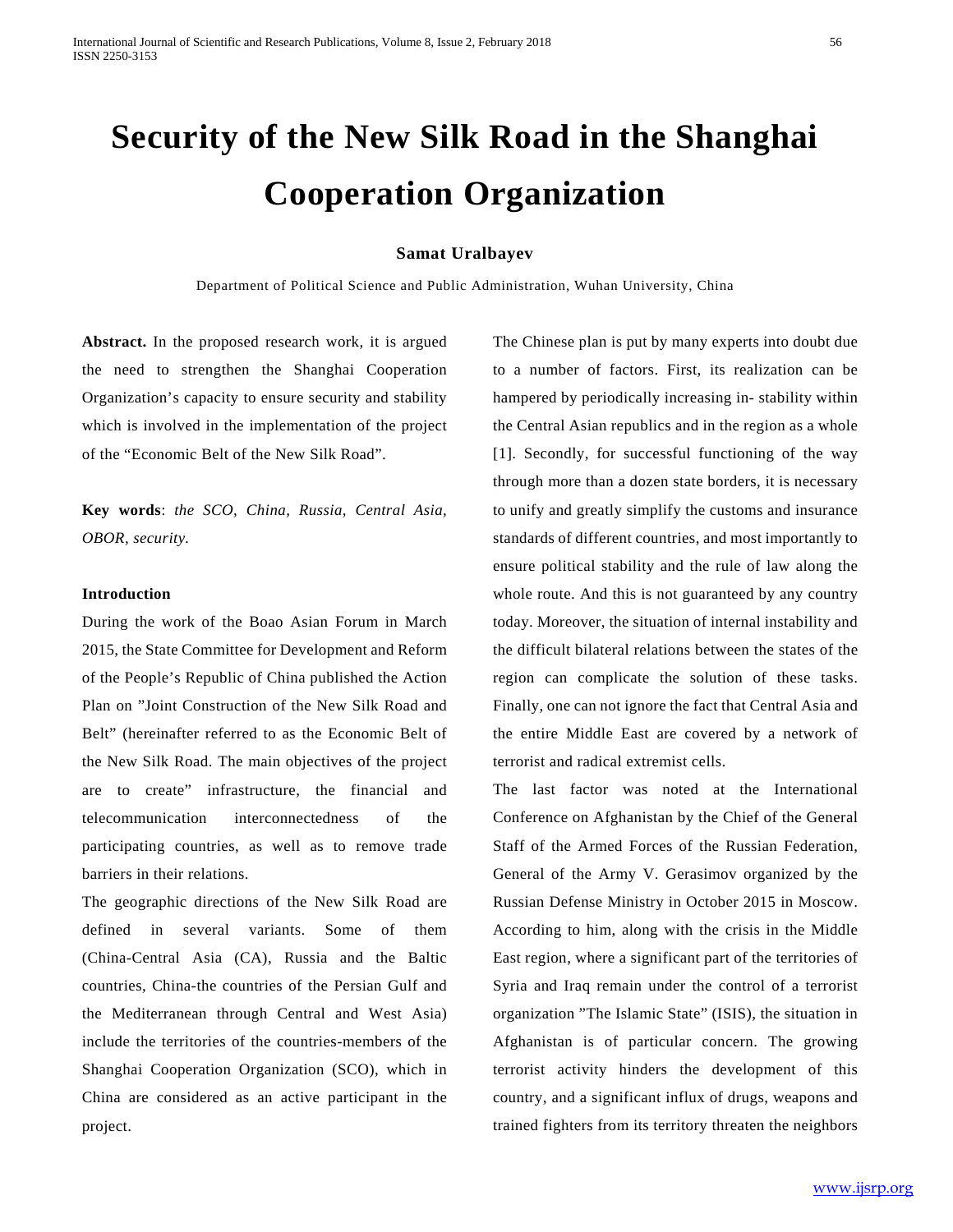and, first of all, the countries of Central Asia, which are, except for Turkmenistan, SCO members. Therefore, the chief of the General Staff stressed, "it is necessary to jointly seek measures, the implementation of which will restore peace and tranquility in this long-suffering country, prevent the expansion of the zone of instability into neighboring regions" [2].

From the China's point of view, many countries should be connected to the project of the "One Road - One Belt", also enter the SCO. It is no coincidence that in November 2013, half a month after Xi Jinping's presentation of the OBOR project in Astana, Kazakhstan, the Organization worked on the concrete study of the "economic belt" at the 13th meeting of the heads of government of the participating countries. The topic was continued at the SCO summit in Ufa, Russia, in the summer of 2015. Moreover, this forum raised not only economic problems, but also issues of ensuring security.

It is noteworthy that so far the SCO has been avoided speaking on this topic. But in conditions of instability in the Central Asian region (CAR), taking into account the problems of Afghanistan and the threats of transferring the activities of the Islamic state to the territory of Central Asia and the Caucasus, it will be logical if the SCO, as a participant in the ESMP project, concludes that it is necessary to create format to neutralize security threats in the Organization's space. Moreover, one can not ignore the fact that some of the participants in the SCO (for example, Iran) are directly bordered by the destabilized Middle East region and, along with Russia, are participants in the coalition forces fighting with the ISIS in Syria.

On the other hand, recently established Eurasian Economic Union by the members of SCO, namely Russia, Kazakhstan, Kyrgyzstan and Belarus and Armenia (non-members of the SCO) has been facing some internal problems related to the customs and trade

barriers among them. The consequences of the OBOR with the Eurasian Economic Union including certain economic policies of each separate states as Nurly Zhol of new internal and external political- economic project of Kazakhstan need to find the way of synchronizing with each other in order to keep balance between them. Another important issue of the SCO is the expansion of the organization and internal conflicts. Newly accepted members India, Pakistan, Iran and other observer member states have their own interests and point of view in each issue which can contradict from founder members of the organization. Unfortunately, we have observed the reanimation of one the conflicts at the border of India and China which is the hot points of the relations, recently.

All this is the reason for the relevance of this research work.

### *The attitude of the SCO to the project of the "Economic belt of the Silk Road"*

Presenting the OBOR concept at a lecture at "Nazarbayev-University" in Astana, Kazakhstan (September 2013), the Chinese leader Xi Jinping formulated a five-point action program:

- Strengthening the coordination of the CAR countries in the political field;

- Intensification of the construction of a unified road network;

- Development of trade by eliminating trade barriers, reducing the costs of trade and investment, improving the speed and quality of economic operations in the region;

- Increase in foreign exchange flows due to the transition to settlements in national currencies;

Strengthening the role of people's diplomacy, expansion of direct ties between the peoples of the countries in the region.

The program can distinguish three components "working on":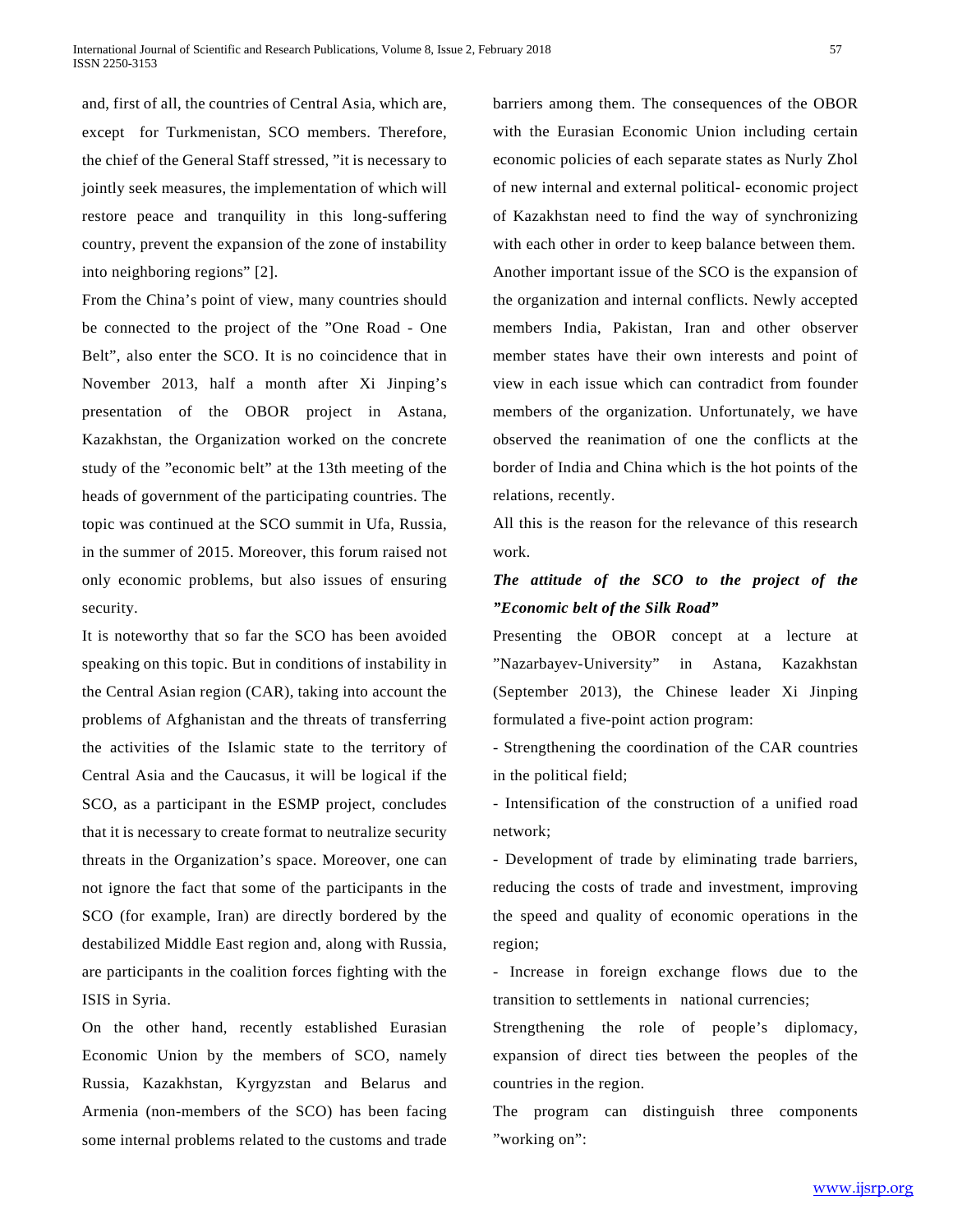- regional security;

- the development of trade and economic relations;

- to deepen the cultural and humanitarian ties of the participants in this project.

In turn, A. Lukin in his article "The Idea of the Economic Belt of the Silk Road and the Eurasian Integration" also identified several significant points in the Chinese approach [3].

First, the deepening of cooperation is proposed to be carried out at the expense of the internal resources of the states of the region, including China and Russia.

Secondly, the draft deals with the cooperation of the Central Asian states, primarily with China and Russia and with other SCO member states (for example, India, Pakistan and Iran).

Thirdly, Xi Jinping in the first part of his speech, speaking about the political component, notes the need for political interaction as the basis for economic cooperation.

Fourthly, the Chinese leader calls the interaction between the international organizations functioning here, the SCO and the EEA, the most important factor in deepening cooperation in the region. This means that China does not consider the Eurasian integration actively promoted by Russia, Kazakhstan and Belarus, as contradicting Chinese interests or competing with the SCO, but, on the contrary, considers it useful.

V. Ya. Vorobyov, the first Russian national coordinator for the SCO, therefore poses a number of questions: "Is it meant to orient the preparation of the medium-term development strategy initiated by the SCO to provide all-round support to the Chinese project, in other words, in practice, to conduct its incorporation in the SCO strategy? Or, maybe, on the contrary the embodiment of the Chinese idea will go through the existing structures of the SCO? Finally, will the role of the Chinese initiative be reduced to further stimulating the revival of the economic component of the Organization, in which

there really is a need?" [4].

The answer to these questions was given at the Bishkek Economic Forum of the SCO countries (June 23, 2014), where China's initiative to create an economic belt within the framework of the Silk Road was specifically discussed. The central theme of the forum was modern challenges to the economic development of the SCO region and overcoming the shortage of economic cooperation of the SCO member states. Speakers at the forum noted that the total financial and economic potential of the SCO member countries is practically not used to form a region-wide economic space. Therefore, the project to create the Economic belt of the Silk Road, proposed by the PRC, may be one of the options for resolving the issue of closer and integrated cooperation. As stated the former Secretary General of the SCO, Dmitry Mezentsev "The Shanghai Cooperation Organization accepts and supports the proposal of China to create the Economic belt of the Great Silk Road. The economic belt should add new jobs, promote the development of national infrastructures, activate national markets, but should not become a factor of tension in a competitive environment" [5].

In this regard, it seems that: firstly, the program to create the "Economic belt of the Silk Road" could become a catalyst for multilateral economic cooperation of the SCO states and be held under the auspices of this organization. This would allow to concentrate the greatest amount of resources, as well as to stimulate the economic development of the states of Central Asia without the intervention of extra-regional forces;

Secondly, the program is largely designed to ensure the geopolitical interests of its participants. It is no accident that the states participating in the Shanghai Cooperation Organization or participating in it as observers (Iran, Afghanistan) are involved in it. The interaction between the new Chinese project and the Eurasian Economic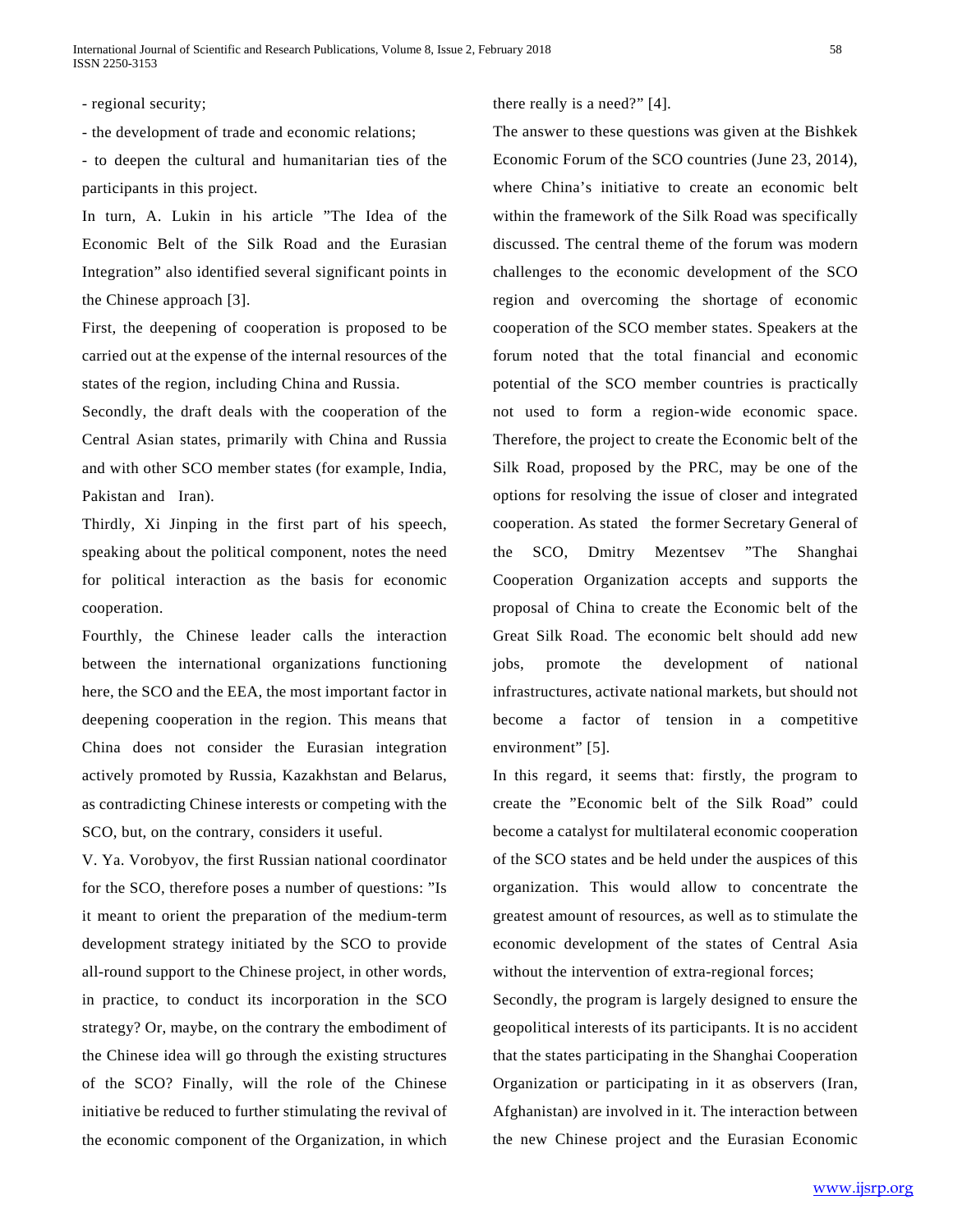Union also corresponds to the focus on regional coordination, which was confirmed at the May meeting of the leaders of Russia and China, and then at the BRICS and SCO summits in Ufa. It should be noted that the EAEC, the SCO and the group of participants in the OBOR program are characterized by cross-membership. And the permanent members in these structures are Russia and China, which, being permanent members of the UN Security Council, significantly increase the political weight of each association by their participation.

Obviously, taking into account all this, at the summit in Ufa the members of the Shanghai Cooperation Organization unanimously supported the initiative of China. This is stated in the message on the results of the meeting of the Council of Heads of State of the SCO member states. "The member states support the initiative of the People's Republic of China to create an economic belt of the Silk Road. They consider it important to establish consultations and information exchange between the relevant departments of the SCO member states" [6], the message says. This, in fact, gives a start to concrete work on the implementation of the concept put forward by the Chinese leader in constructing OBOR.

However, it should be noted that such a start is impossible without the creation of an appropriate working group within the SCO, which would be engaged in a specific study, and subsequently the implementation of the concept of building the OBOR in close association with the program of the Eurasian Economic Union.

As for Russia itself, it seems, they are eager to develop the trans-Eurasian corridors that pass through its territory as actively as possible. It is, first of all, the Transsib, and in the long term - the Northern Sea Route. The goal is their subsequent integration into the Economic belt of the Silk Road. In this case, the reasons

for turning the competition of the named paths into confrontation with the created paths within the framework of the OBOR will be much less, and the prize will be more palpable.

Briefly summarizing what has been said, we note the interest of the SCO member countries in implementing the OBOR project that is advantageous for them. But one should not forget about those challenges and difficulties that can seriously complicate this realization.

## *The main challenges of the implementation of the OBOR project in space of the Shanghai Cooperation Organization. Islamic fundamentalism as the main factor of regional instability*

As of the end of 2015, the composition of the Shanghai Cooperation Organization has significantly expanded. It was attended by 16 countries, including: permanent members - Russia, China, Kazakhstan, Kyrgyzstan, Tajikistan, Uzbekistan, India and Pakistan; observers - Iran, Mongolia and Belarus; partners in the dialogue

Azerbaijan, Armenia, Turkey, Sri Lanka, Cambodia and Nepal. Thus, the SCO space now covers most of Eastern Eurasia. The Organization includes two permanent members of the UN Security Council and four nuclear powers. Of the threats listed above by the Chief of the General Staff of the Russian Federation for all SCO members, the Taliban and other Islamist organizations, the fundamentalists of the "Islamic State" are most at risk and are being activated in the territory of Afghanistan after the departure of the main forces of the Western coalition. We consider the threats that emanate from them in more detail.

Since 2013, the "Islamic state" is actually defined as an unrecognized quasi- state with a Shariah form of government. In June 2014, it proclaimed itself a world caliphate. Controlling the vast territories of Iraq and Syria, the extremists planned to spread their activity to Russia, Central and South-East Asia, especially as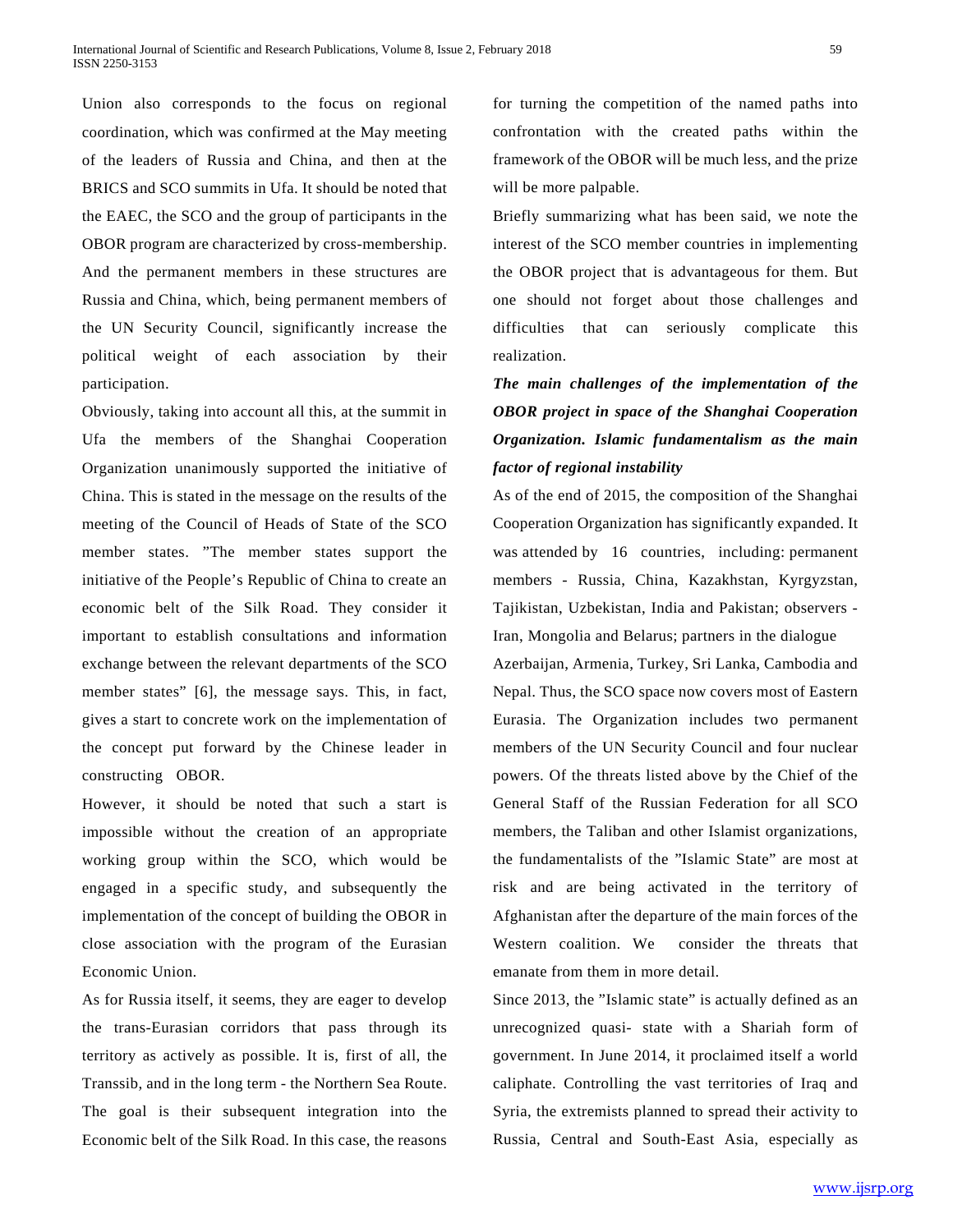militants from many countries of the world, including European states, Russia and many other countries, which are members of the SCO in this or that status [7]. A serious obstacle to these plans was the active participation of Russia, Iran and Turkey in repelling the aggression of the ISIS against Syria.

Nevertheless, in our opinion, the danger emanating from the extremists of the "Islamic state" can be realized in the two most probable variants, depending on the outcome of the military actions against the ISIS.

Even if the military formations of ISIS extremists are defeated in Syria and Iraq, this will not mean that their organization or movement will disappear definitively, and the situation in the Middle East is stabilizing.

The surviving ISIS network structures can move to guerrilla action, organizing massive terrorist attacks not only in Iraq and Syria.

It should be noted that, acting in accordance with the goals agreed in advance with the Syrians, Russian military corps in Syria achieved serious results. Destroyed dozens of points of command of ISIS gangs, their ammunition depots and other infrastructure, hundreds of terrorists and a large number of military equipment, which allowed the Syrian army to launch a counteroffensive, and many of the anti-government forces agreed to the armistice proposed by Russia and laid down their arms. At the same time, Russia invariably advocates the formation of the widest possible coalition to counter extremists and terrorists. At the same time, Russia calls on "all interested parties to join the work of the information center in Baghdad" [8].

According to the President of the Russian Federation V.V. Putin, Russia managed to establish business contacts with Middle Eastern states. "We are in the negotiation process with Saudi Arabia, the UAE, Egypt, Jordan, Israel and other countries, making attempts to establish cooperation with the US and Turkey," he noted [9]. However, not all these attempts were successful. All this testifies to the fact that even in the event of a military defeat of the ISIS formations, the instability that borders on chaos in the countries of the Middle East will continue for a long time. And the likelihood of implementing the above variant of the development of the situation in this region is quite high.

The second option is related to the situation in Afghanistan and poses a direct threat to a number of SCO member states. From various sources it is known that on the side of the ISIS number of fighters from 5 to 7 thousand people from Russia and the CIS countries. Having been defeated in the Middle East, they are already beginning to infiltrate unstable Afghanistan, as well as in the territory of Central Asian and other SCO member states, in order to apply the practical skills of conspiracy, mine-war and warfare in Syria and Iraq in the conditions of the city. According to the intelligence services, ISIS creates autonomous combat cells, ready to commit terrorist and sabotage acts.

According to the General Staff of the Russian Armed Forces, there are up to 50,000 militants in Afghanistan united in more than 4,000 detachments and groups of various types. Their basis is the Islamist movement of the Taliban, numbering up to 40 thousand militants. In addition, there are from 2 to 3 thousand militants of the "Islamic state", and their numbers are constantly growing [10].

With the beginning of the operation of Russian military security services in Syria, fighting actions have been intensified in Afghanistan. The Taliban launched a powerful offensive against the cities and provinces of northern Afghanistan. They took the city of Kunduz, a 300-thousand population provincial center, 70 km from the border with Tajikistan. It is true, the Afghan army with the help of American aviation succeeded in driving the Islamists out of the city. But the Taliban left Kunduz in an organized manner and carried away with them the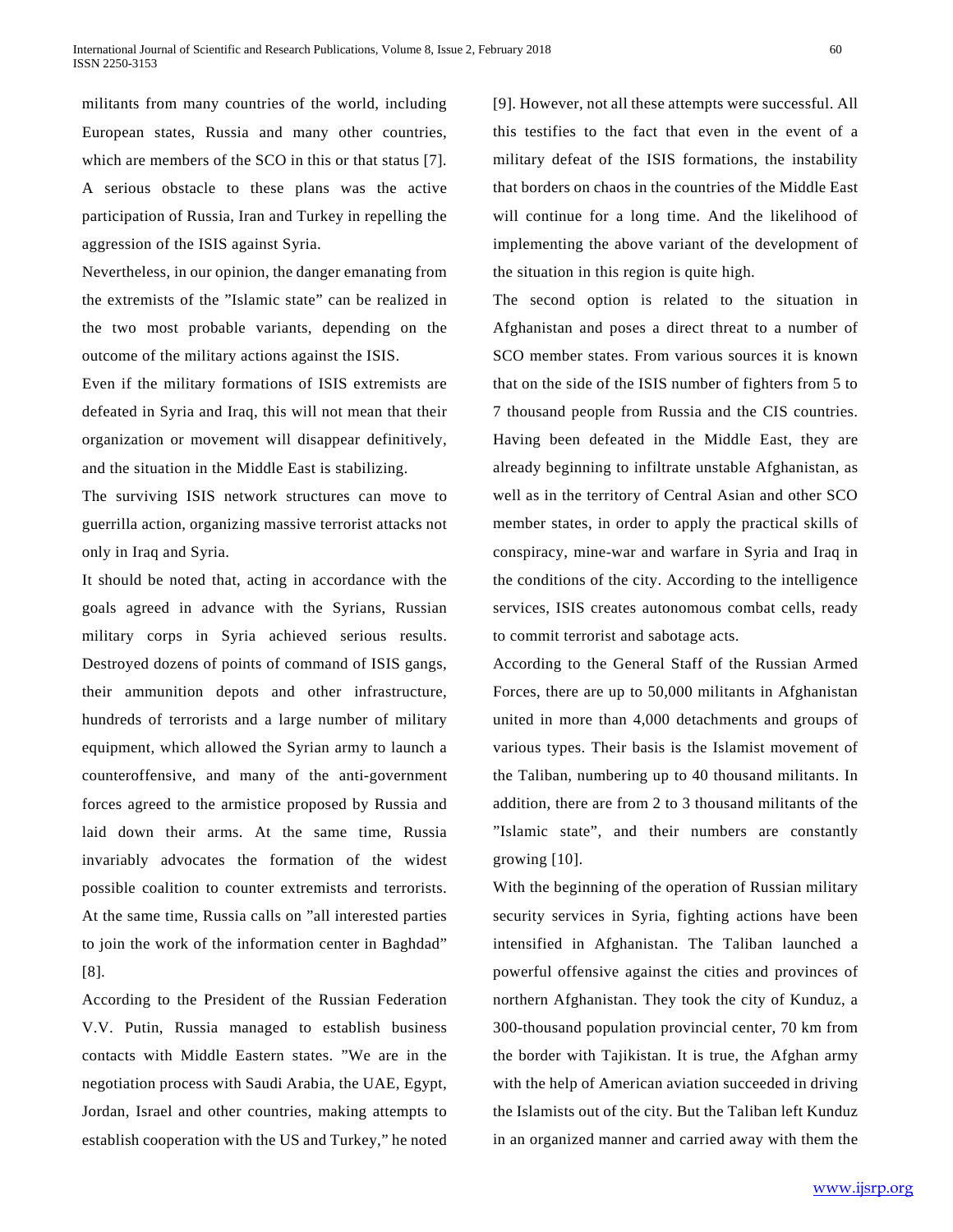weapons, vehicles and millions of dollars they had stolen from the city banks, seized from the Afghan army.

In addition, leaving Kunduz, the Taliban still control most of the regions of this province, focusing on the eastern and northern directions towards the Tajik border. Thus, this fact has not only a symbolic meaning. Politically, the Taliban has proved to be a strong military force, claiming a share of power over the territory of Afghanistan. The geostrategic significance of the event is that the road to Kabul and further north of the country opens to the borders of Tajikistan, which provides access to Central Asia.

Simultaneously with the seizure of Kunduz, the Taliban unleashed battles with government forces in neighboring provinces. They are aimed at establishing control of the strategic road leading through the tunnel under the Salang pass to the north of Afghanistan. The Taliban have also been monitoring a number of counties in Badakhshan for several months, which is confirmed by the official authorities in Kabul. This area becomes the main bridgehead for Islamists to cross the river Panj to Tajikistan and unites them with local radicals.

The situation in Afghanistan is aggravated by the inadequate training and equipment of the Afghan security forces, which prevents them from effectively conducting operations against illegal armed groups. At the same time, active and successful actions by extremists against government forces prevent official Kabul from solving the tasks of stabilizing the political and socio-economic situation in the country, and this increases the population's distrust to the central government.

The combination of these factors leads to the conclusion that the problem of instability in Afghanistan will not be solved in the foreseeable period of time. These factors contribute to the further aggravation of the situation in the state, the establishment of control over extremists

over whole provinces, the merging of terrorist groups with organized crime and, as a consequence, the increase in the production of opiates and drug trafficking, the worsening socio-economic situation of ordinary Afghans, the growing number of unemployed, the outflow of citizens from the country and strengthening the political position of extremist organizations.

Other factors of regional instability

Assessing the situation in Afghanistan and the Central Asian region, one can not fail to take into account the "external factor", because signs of subversive activity in the territory of the Central Asian Region states do not cease. Moreover, after the activation of euromaidan in Ukraine, the funding of non-governmental organizations in Kyrgyzstan has sharply increased.

Against this background, extremely uneasy and sometimes hostile relations between individual states that are members of the SCO are extremely negative. For example, Uzbekistan and Kyrgyzstan, can not agree on water use issues.

For example, the former President of Uzbekistan, Islam Karimov, did not even exclude that water problems in the Central Asian region in the near future "may be aggravated to such an extent that they will not only cause serious confrontation, but even wars". Border problems have not been resolved in the region. Permanent border conflicts break out on the border of Tajikistan with Kyrgyzstan, Kyrgyzstan with Uzbekistan. Uzbekistan with Tajikistan. In short, most Central Asian countries have serious claims to each other.

Also, some Russian politicians and scholars claim that, in Washington, frank irritation provokes the contribution of China, India, Iran and Russia to the peaceful construction and economic development of Afghanistan and other Central Asian Republics. According to them, Americans fear that Kabul can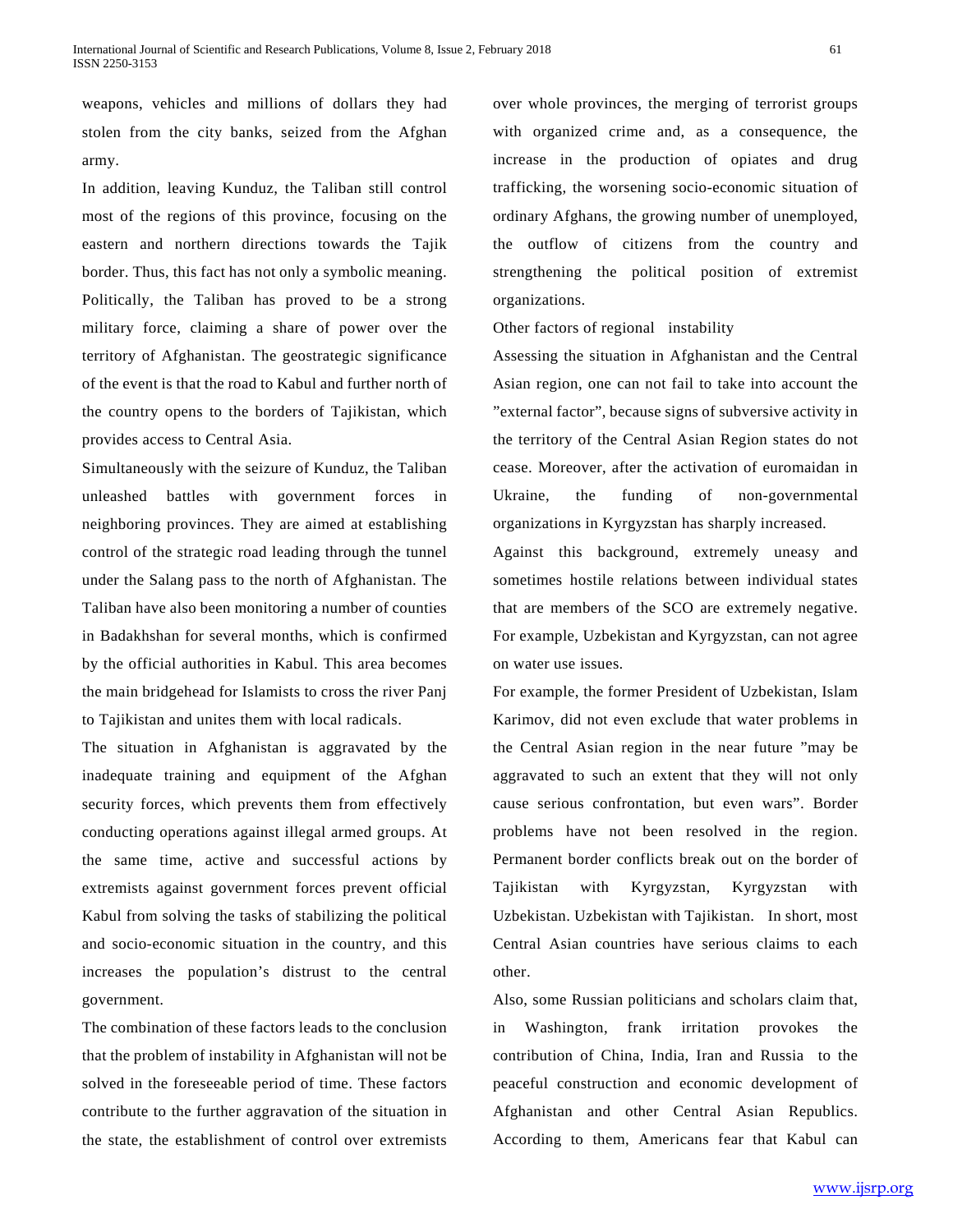finally enter into the sphere of influence of the SCO [11], especially since Afghanistan, having observer status, expects full membership in this Organization. It is quite obvious that external destructive factors will continue to use the incompleteness of the formation of the SCO and the absence of effective practical mechanisms for ensuring the security of its members within the framework of the Organization. In this connection, the need to clarify the status of the SCO and increase the Organization's ability to ensure regional security and stability will be on the agenda.

Some approaches to increasing the SCO's capacity to ensure regional stability and security of the OBOR project

In principle, the problem of increasing the SCO's ability to ensure the security of its participants against various kinds of military threats has long been on the agenda. At various forums, the Institute of the Far East of the Russian Academy of Sciences has repeatedly offered solutions to this problem. But each time these proposals were not understood by the majority of both Russian and Chinese colleagues. And most importantly - in the ministries of foreign affairs of both states and among the bureaucratic apparatus of the SCO. But lately, "the ice is broken."

As a positive fact and partial solution of the problem of ensuring the collective security of the SCO participants, it is possible to consider the institute of anti-terrorist exercises "Peace Mission" created under this Organization. Thanks to regular maneuvers, many procedural and regulatory issues concerning the stay of troops and military equipment in the territory of other states were discovered and solved. Commanders, staffs and troops gained the experience of joint actions in the solution of various combat missions and the implementation of all types of support for combat operations conducted by coalition forces and forces. With the admission of new states to the SCO, the

number of participants in these maneuvers will obviously expand.

On the other hand, it is the realization that the military and political situation in the region and around it is complicated, and its further escalation can occur in an avalanche, led to the understanding that all this requires constant monitoring of the emerging situation and rapid response in a time- scale, close to the real. Hence, the attitude of many member states of the SCO to the ability (or inability) of the Organization to provide an adequate response to the security challenges of its members is changing. In our opinion, the following are the priority tasks of the SCO in this regard:

facilitating the transformation of Afghanistan from the current "exporter" of instability, drugs and terrorism into qualitatively different - a single and self- sufficient state;

preventing the creation in Central Asia of extra-regional actors of a bridgehead for destabilizing the situation in the countries of the region by the method of subversive actions and "color revolutions", as well as to control the vulnerable rear areas of China, Iran and Russia;

non-admission of direct aggression from external side against the SCO member states;

organization of the security system of a single economic, transport and logistics space and other infrastructure facilities throughout the SCO;

counteracting unconventional threats, primarily drug trafficking, illegal migration, arms smuggling, etc.

Russian Foreign Minister Sergey Lavrov proposed a vision of strengthening the SCO's capacity to meet security challenges at a meeting of the Council of Foreign Ministers of the Shanghai Organization in Dushanbe in September 2014. To strengthen the security of the SCO countries, he proposed to transform the Regional Anti-terrorist Structure into a Center to Combat new challenges and threats, to begin with, extending its activities to the sphere of combating drug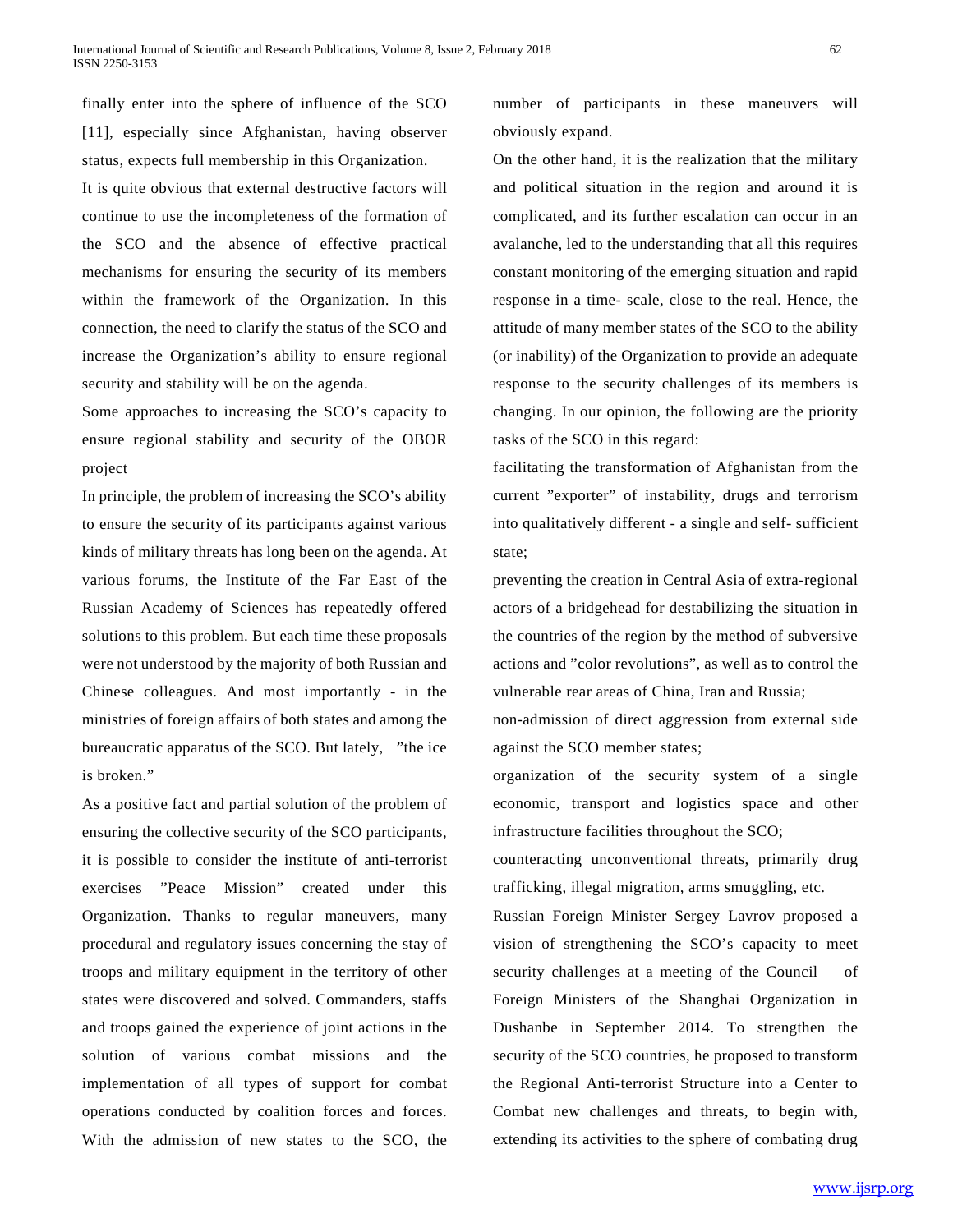trafficking. In order to counter the spread of extremism in the countries of Central Asia, the Russian minister invited the SCO countries to sign a framework agreement on cooperation on border issues.

In turn, the Russian Defense Minister, Army General S.K. Shoigu proposed an initiative to create a new body under the SCO - the apparatus of the national military advisers at a meeting of heads of defense departments of the SCO member states in June 2015 (St. Petersburg). According to him, such a body could become a generator of ideas for the leadership of the Organization in terms of preparing recommendations for a more active use of the military capabilities of the SCO member states in the interests of security.

Deputy Chief of the General Staff of the Russian Federation's Armed Forces, Colonel-General S. Istrakov, in his speech at the International Conference on Afghanistan in Moscow, developed this idea. In his opinion, the apparatus of national military advisers (or an ad hoc working group) can be formed under the SCO Secretariat (or under the Council of Defense Ministers of this organization), respectively. This body is expected to deal with issues of cooperation with both the national armed forces, and with the SCO, the CSTO, the CIS Antiterrorist Center. Through this apparatus (working group) there will be an exchange of data on the organizations of extremists, illegal armed formations, the methods and tactics of their actions [12].

It should be noted that the ideas put forward by the officials of the Ministry of Defense of Russia in many respects resonate with the earlier proposals of the Institute of the Far East of the Russian Academy of Sciences.

Practical proposals on increasing the SCO's ability to deal with the security problem have also been put forward by the Chinese side. During his visit to Kazakhstan in 2014, Premier of the State Council of China, Li Keqiang stated that the Shanghai Cooperation

Organization should become the defender of Eurasia. During his address at the XIII SCO summit at the level of prime ministers, he called for the creation in this Organization of a new center that will work on forecasting future security problems for Eurasia. He also called on his partners to work out mechanisms that would contribute to the fight against terrorism and drug trafficking along with cybercrimes. In Astana, Li Keqiang also singled out Afghanistan as a state that needs support to maintain "internal stability", achieve reconciliation and restore the country's economy [13]. Finally, Chairman of the People's Republic of China Xi Jinping at the summit in Ufa during his speech at the meeting of the Council of Heads of State of the SCO in an enlarged format made a rather capacious and radical proposal on the content: "It is necessary to strengthen the capacity and create a strong security wall in the region. Political contacts and coordination should be strengthened, response measures should be developed and the security of the authorities, the political system, and public stability in all member states of the Organization jointly protected. It is necessary to strengthen cooperation with Afghanistan in the field of security, to help Afghan security forces in increasing combat effectiveness, to play a big role in promoting national reconciliation of Afghanistan and restoring the economy of this country" [14].

One can not help but notice that the ideas put forward by the officials of the Ministry of Defense of Russia in many respects resonate with the earlier proposals of the Institute of the Far East of the Russian Academy of Sciences [15].

Attention is also drawn to the practical steps of our Chinese partners in the sphere of legal support for the proposals made above. According to the Xinhua News Agency on December 28, 2015, the 18th session of the Standing Committee of the 12th National People's Congress of China adopted the Law of the People's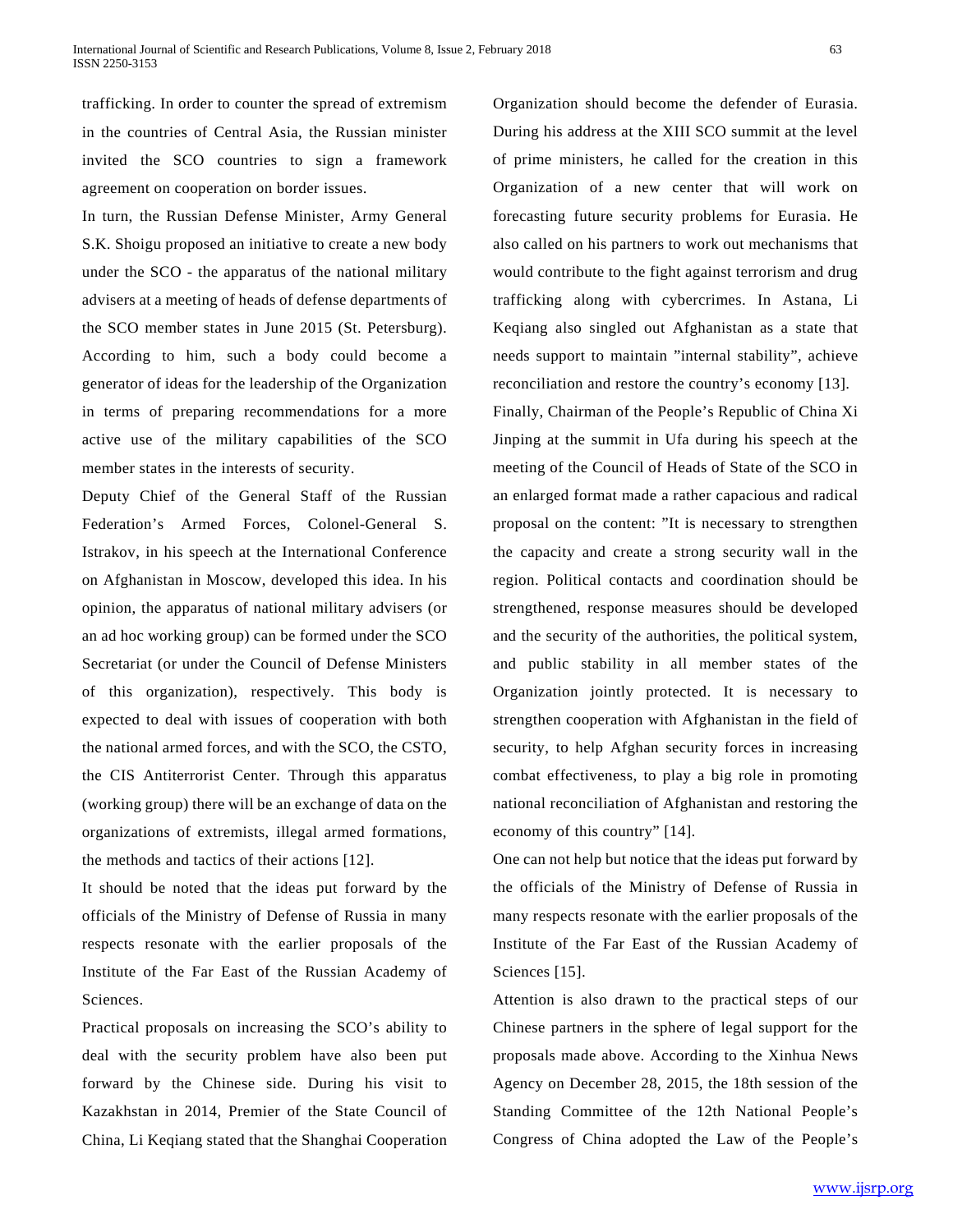Republic of China on Combating Terrorism [16].

Official Beijing, commenting on the application of the new law, does not focus on the possibility of operations abroad, but on internal threats. At the same time, this law allows the Chinese army to conduct anti-terrorist operations outside the PRC. The adopted law establishes that the fight against terrorism has been introduced by the state in the national security strategy. It is envisaged to build up the capacity to combat terrorism through the integrated application of political, economic, legal, cultural, educational, foreign policy and military methods for counter-terrorism work. According to the law, a governing body on anti-terrorist activity will be established in the country, which will simultaneously manage and manage counter-terrorism work on a national scale.

Thus, the People's Liberation Army of China will theoretically receive the right to act in the same way as the Russian military security services in Syria. In general, with all the complicated relations between the states related to the SCO, their readiness to act as a united front against the common threat comes to the fore. This means their understanding that the priority projects for the SCO are not only strategic programs for economic development, but also the development of practical cooperation in the field of security.

### **Conclusion**

In conclusion, I would like to note that it is possible to invent and offer many different options for increasing the SCO's capacity to ensure the security of the Organization's participants. But it is necessary to take the first practical steps in this direction-to create, either in the Regional Antiterroristic Structure (RATS) or in the structure of the SCO Secretariat, a small group of professionals (possibly from the military counselors proposed by the Russian Defense Minister S.K. Shoigu) who would directly engage in the development and implementation of the nominated Russia and China

proposals. That is, to prepare the concept of regional security of the Shanghai Cooperation Organization, in which the following provisions could be reflected:

the structure of the SCO entities covered by the action of this document;

vital common and special interests of the SCO members;

types of external and internal threats to these interests; objectives and tasks of cooperation of SCO members in the field of security;

the structure and structure of bodies directly responsible for ensuring security;

methods for ensuring security, as well as the procedure for allocating the necessary resources for this, and using them in the event of a threat to the Organization as a whole or to individual participants;

order of interaction with the CSTO and other security organizations, as well as some other issues.

It is also advisable to determine the order of monitoring of sources of threats, exchange of relevant information, establish the procedure for decision- making and the procedure for their implementation by the relevant structures of the Shanghai Cooperation Organization.

Subsequently, the aforementioned group of military advisers could form the basis of the Committee for the Coordination of Military Cooperation or another body providing the management of the forces and means allocated to it. The essence is not in the name, but in the ability to solve the tasks assigned to this management body.

At the same time, in order to make the regional security mechanisms of the SCO work in practice, it is necessary, in our opinion, to specify a clear time- frame for the implementation of the announced proposals on enhancing the SCO's capacity to ensure regional stability and allocating resources for their implementation. In this case, the SCO has a chance to become an influential subject and, along with the CSTO,